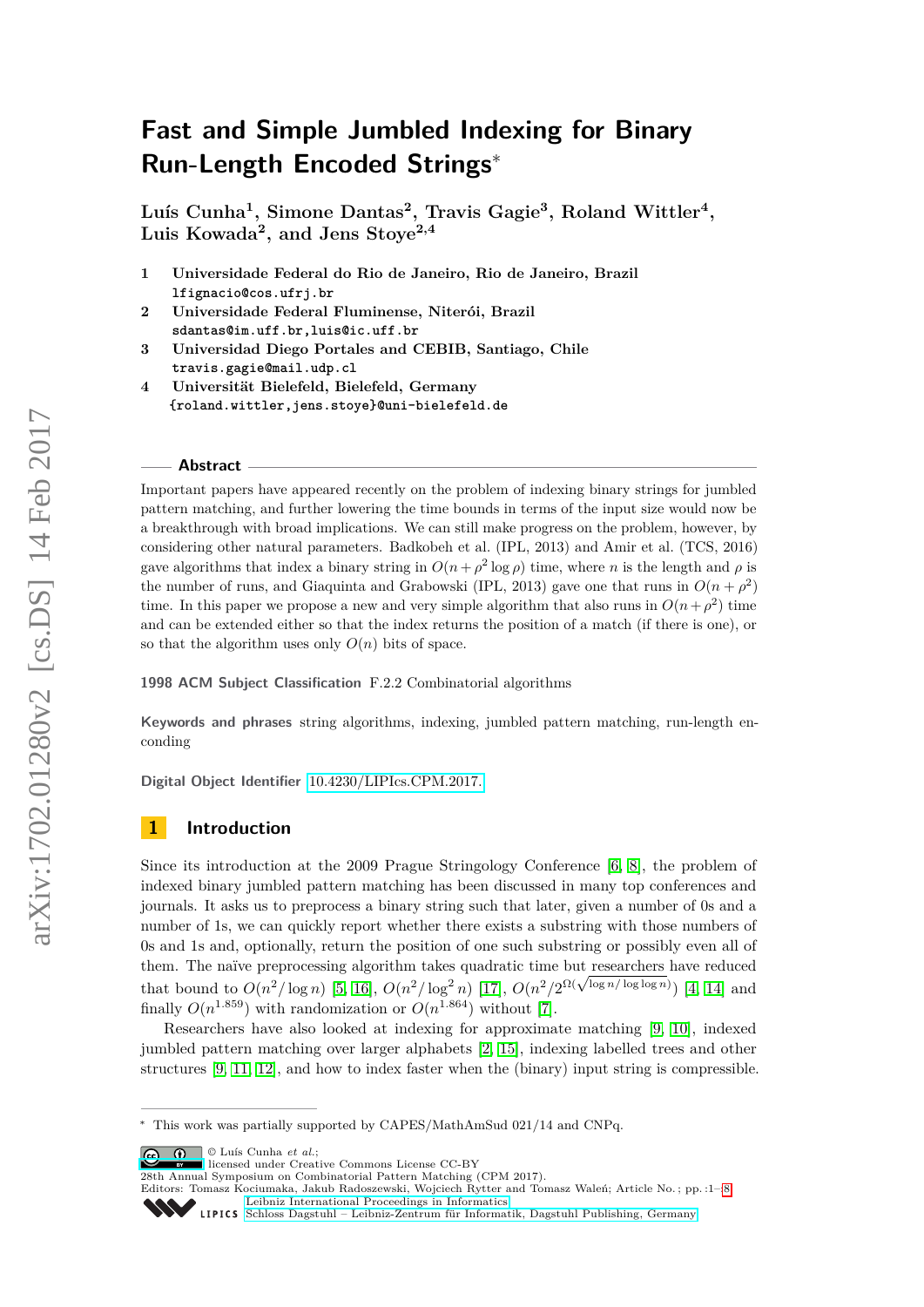#### **XX:2 Fast and Simple Jumbled Indexing for Binary RLE Strings**

Gagie et al. [\[12\]](#page-7-12) gave an algorithm that runs in  $O(g^{2/3}n^{4/3})$  when the input is represented as a straight-line program with *g* rules, and Badkobeh et al. [\[3\]](#page-6-1) gave one that runs in  $O(n + \rho^2 \log \rho)$  time when the input consists of  $\rho$  runs, i.e., maximal unary substrings (we will denote later as  $\rho$  the number of maximal substrings of 1s, for convenience). Giaquinta and Grabowski [\[13\]](#page-7-14) gave two algorithms: one runs in  $O(\rho^2 \log k + n/k)$  time, where k is a parameter, and produces an index that uses  $O(n/k)$  extra space and answers queries in  $O(\log k)$  time; the other runs in  $O(n^2 \log^2(w)/w)$  time, where *w* is the size of a machine word. Amir et al. [\[1\]](#page-6-2) gave an algorithm that runs in  $O(\rho^2 \log \rho)$  time when the input is a run-length encoded binary string, or  $O(n + \rho^2 \log \rho)$  time when it is a plain binary string; it builds an index that takes  $O(\rho^2)$  words and answers queries in  $O(\log \rho)$  time, however. Very recently, Sugimoto et al. [\[19\]](#page-7-15) considered the related problems of finding Abelian squares, Abelian periods and longest common Abelian factors, also on run-length encoded strings.

We first review some preliminary notions in Section [2.](#page-1-0) We present our main result in Section [3:](#page-2-0) a new and very simple indexing algorithm that runs in  $O(n + \rho^2)$  time, which matches Giaquinta and Grabowski's algorithm with the parameter  $k = 1$  and is thus tied as the fastest known when  $\rho = \Omega(n^{0.5}) \cap o(n^{0.932})$  and the smallest straight-line program for the input has  $\omega(\rho^3/n^2)$  rules. For an input string of up to ten million bits, for example, if the average run-length is three or more then  $\rho < n^{0.932}$ . Our algorithm takes only 17 lines of pseudocode, making it a promising starting point for investigating other possible algorithmic features. In Section [4,](#page-4-0) for example, we show how to extend our algorithm to store information that lets us report the position of a match (if there is one). Finally, in Section [5,](#page-5-0) we show how we can alternatively adapt it to use only  $O(n)$  bits of space.

## <span id="page-1-0"></span>**2 Preliminaries**

Consider a string  $s \in \{0,1\}^n$ . We denote by  $s[i \cdots j]$  the substring of *s* consisting of the *i*th through *j*th characters, for  $1 \leq i \leq j \leq n$ ; if  $i = j$ , we can also write simply  $s[i]$ . Cicalese et al. [\[6,](#page-7-0) [8\]](#page-7-1) observed that, if we slide a window of length *k* over *s*, the number of 1s in the window can change by at most 1 at each step. It follows that if  $s[i \cdots i + k - 1]$  contains x copies of 1 and  $s[j \cdots j+k-1]$  contains *z* copies of 1 with  $i \leq j$  then, for *y* between *x* and *z* (notice x could be smaller than, larger than, or equal to  $z$ ), there is a substring of length  $k$  in  $s[i \cdots j + k - 1]$  with exactly *y* copies of 1. This immediately implies the following theorem:

<span id="page-1-1"></span> $\triangleright$  **Theorem 1.** Let *x* and *z* be the minimum and maximum numbers of 1s in any substring *of length k. There is a substring of length k with y copies of 1 if and only if*  $x \le y \le z$ *.* 

By Theorem [1,](#page-1-1) if we compute and store, for  $1 \leq k \leq n$ , the minimum and maximum numbers of 1s in a substring of *s* of length *k* then later, given a number of 0s and a number of 1s, we can report in constant time whether there exists a substring with that many 0s and 1s. For example, if  $s = 010101110011$  then, as k goes from 1 to  $n = 12$ , the minimum and maximum numbers of 1s are  $0, 0, 1, 2, 2, 3, 4, 4, 5, 5, 6, 7$  and  $1, 2, 3, 3, 4, 4, 5, 5, 6, 6, 7, 7,$ respectively. Since the fifth numbers in these lists are 2 and 4, we know, there are substrings of length 5 with exactly 2, 3 and 4 copies of 1, but none with 0, 1 or 5 (or more than 5, obviously).

Cicalese et al. [\[9\]](#page-7-8) noted that, if we also store the positions of the substrings with the minimum and maximum numbers of 1s and a bitvector for *s* that supports constant time rank queries, then via binary search in  $O(\log n)$  time we can find an example of a substring with any desired numbers of 0s and 1s, called a *witness* if such a substring exists. (The query rank(*i*) returns the number of 1s in  $s[1 \cdots i]$ ; see, e.g., [\[18\]](#page-7-16) for more details of rank queries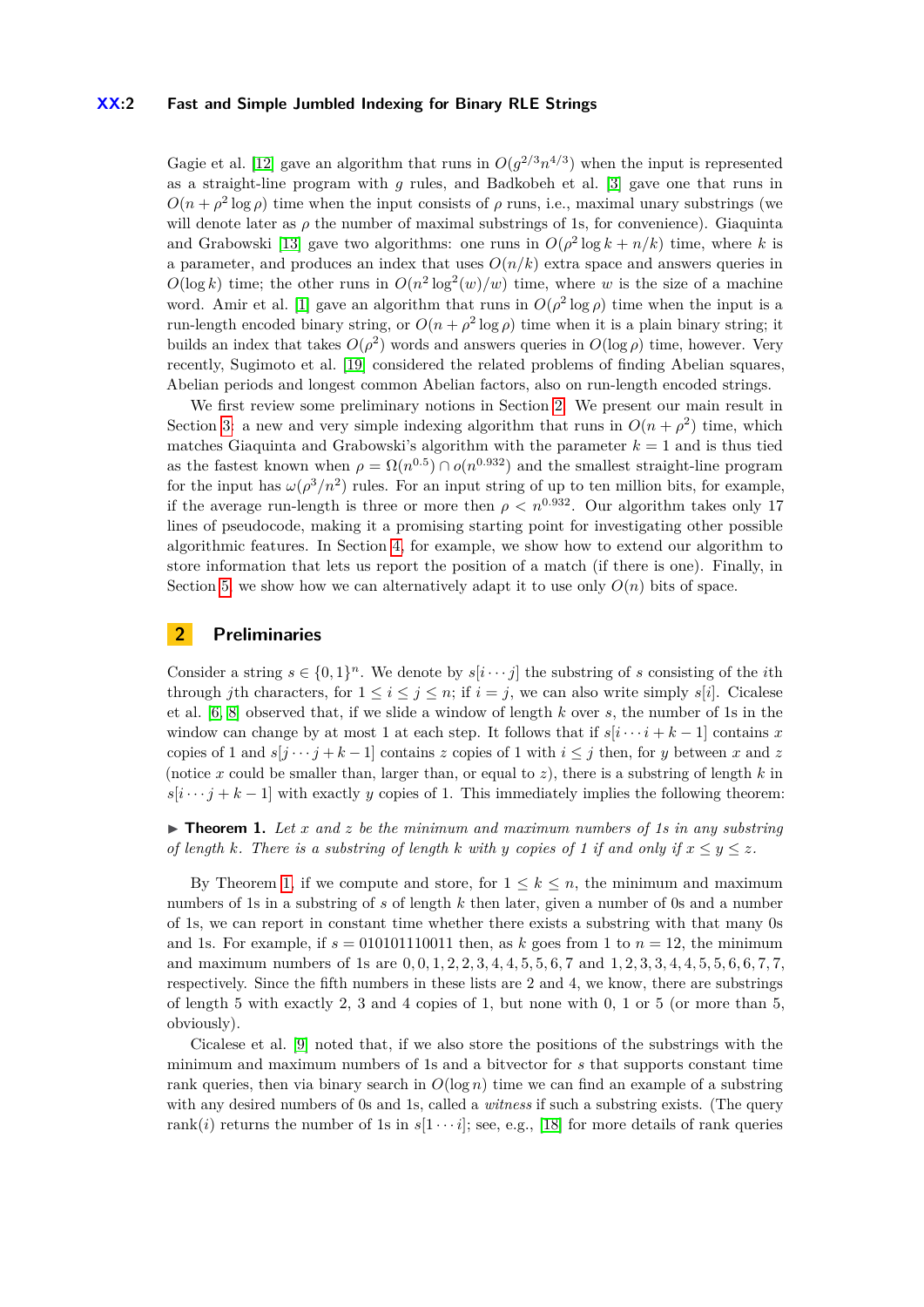on bitvectors.) For example, suppose we want to find a substring of length 5 with exactly 3 copies of 1 in our example string *s*. We have stored that there are substrings of length 5 with 2 and 4 copies of 1 starting at positions 1 and 4, respectively, so we know there is a substring of length 5 with exactly 3 copies of 1 starting in  $s[1 \cdots 4]$ . We choose  $|(1 + 4)/2| = 2$  and check how many 1s there are in  $s[2 \cdots 2 + 5 - 1 = 6]$  via two rank queries. In this case, the answer is 3, so we have found a witness in one step; otherwise, we would know there is a witness starting in  $s[3 \cdots 4]$  and we would recurse on that interval.

The same authors noted that in each step, the lists of minimum and maximum numbers can only stay the same or increment, so we can represent each list as a bitvector of length *n* and support access to it using rank queries. For example, the bitvector for the list of minimum numbers in our example is  $001101101011$ , so rank $(i)$  returns the *i*th number in the list. Since an *n*-bit bitvector takes  $O(n)$  bits of space, it follows that we can store our index in  $O(n)$  bits and still support constant-time queries, if we do not want a witness. We note, however, that even though the input *s* takes *n* bits and the resulting index takes  $O(n)$  bits, all previous constructions have used  $\Omega(n)$  *words* in the worst case.

A *run* in *s* is a maximal unary substring and the run-length encoding rle(*s*) is obtained by replacing each run by a copy of the character it contains and its length. Although *ρ* is usually used to denote the number of runs, for convenience, we use it to denote only the number of runs of 1s — about half its normal value for binary strings — and consider *s* to begin and end with (possibly empty) runs of 0s. For example, for our example string the run-length encoding is  $0<sup>1</sup>1<sup>1</sup>0<sup>1</sup>1<sup>1</sup>0<sup>1</sup>1<sup>3</sup>0<sup>2</sup>1<sup>2</sup>0<sup>0</sup>$  and  $\rho = 4$  (instead of 9). We denote the lengths of the runs of zeroes and 1s as  $z[0], \ldots, z[\rho]$  and  $o[1], \ldots, o[\rho]$ , respectively.

# <span id="page-2-0"></span>**3 Basic Indexing**

Since finding substrings with the minimum numbers of 1s is symmetric to finding substrings with the maximum numbers of 1s (e.g., by taking the complement of the string), we describe how, given a binary run-length encoded string  $s[1 \cdots n]$ , we can build a table  $T[1 \cdots n]$  such that  $T[k] = f(k)$ , where  $f(k)$  denotes the maximum number of 1s in a substring of *s* of length *k*.

The complete pseudo-code of our algorithm — only 17 lines — is shown as Algorithm [1.](#page-3-0) The starting point of our explanation and proof of correctness is the observation that, if the bit immediately to the left of a substring is a 1, we can shift the substring one bit left without decreasing the number of 1s; if the first bit of the substring is a 0, then we can shift the substring one bit right (shortening it on the right if necessary) without decreasing the number of 1s. It follows that, for  $1 \leq k \leq n$ , there is a substring of length at most k containing  $f(k)$  copies of 1 and starting at the beginning of a run of 1s. Since we can remove any trailing 0s from such a substring also without changing the number of 1s, there is such a substring that also ends in a run of 1s. Therefore we have the following lemma:

<span id="page-2-1"></span>▶ **Lemma 2.** *For*  $1 \leq k \leq n$ *, there is a substring of length at most k containing*  $f(k)$  *copies of 1, starting at the beginning of a run of 1s and ending in a run of 1s.*

Applying Lemma [2](#page-2-1) immediately yields an  $O(n\rho)$ -time algorithm: set  $T[1 \cdots n]$  to all 0s; for each position *i* at the beginning of a run of 1s and each position *j* in a run of 1s, set  $T[j-i+1] = \max(T[j-1+1], s[i] + \cdots + s[j])$ ; finally, because *f* is non-decreasing, make a pass over *T* from *T*[2] to *T*[*n*] setting each *T*[*i*] = max(*T*[*i*], *T*[*i* − 1]). Computing the number  $s[i] + \cdots + s[j]$  of 1s in a substring  $s[i \dots j]$  starting at the beginning of a run of 1s and ending in a run of 1s is easy to do from the run-length encoding in amortized constant time.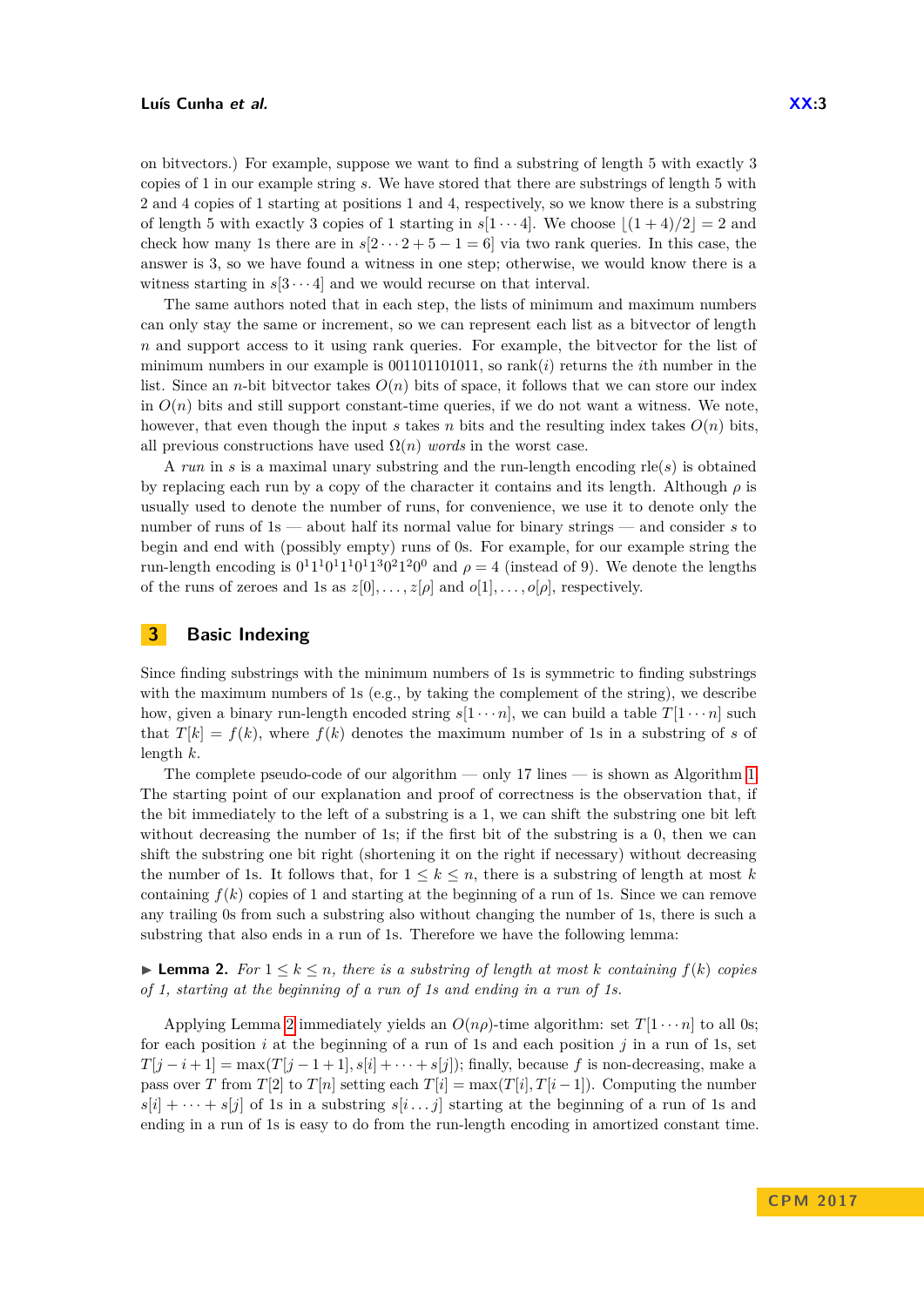**Algorithm 1:** Building the index table *T* of string *s*.

 **for**  $i = 1, ..., n$  **do 2**  $T[i] = 0$  **for**  $i = 1, \ldots, \rho$  **do**   $\vert$  *ones* = *o*[*i*]  $\frac{1}{2}$  *zeros* = 0  $\textbf{6}$  | *T*[*ones*] = *ones*  **for**  $j = i + 1, \ldots, \rho$  **do**   $\vert$  *ones* + = *o*[*j*]  $|$  *zeros* + = *z*[*j* - 1] **if**  $ones > T[ones + zeros]$  **then**  $T[ones + zeros] = ones$  **for**  $i = n - 1, ..., 1$  **do**  $13 \text{ if } T[i] < T[i+1]-1 \text{ then}$   $\vert$   $T[i] = T[i+1]-1$  **for**  $i = 2, ..., n$  **do if**  $T[i] < T[i-1]$  **then**  $T[i] = T[i-1]$ 

<span id="page-3-0"></span>To speed this preliminary algorithm up to run in  $O(n + \rho^2)$  time, we first observe that, if  $\ell$  is the length of a substring starting at the beginning of a run of 1s, ending in a run of 1s and containing  $f(\ell)$  copies of 1, and  $d > \ell$  is the length of a substring starting at the beginning of a run of 1s and ending at the end of a run of 1s, then  $f(\ell) \geq f(d) - d + \ell$ . (In fact this is true for any  $\ell$  and  $d \geq \ell$ , simply because  $f(x + 1) \leq f(x) + 1$  for all *x*.) We then observe that, for some such *d*, we have  $f(\ell) = f(d) - d + \ell$ . To see why, consider any substring  $s[i \cdots j]$  of length  $\ell$  starting at the beginning of a run of 1s, ending within a run of 1s and containing  $f(\ell)$  copies of 1: let *d* be the length of the substring starting at  $s[i]$  and ending at the end of the run of 1s containing  $s[i + \ell - 1]$ , so  $f(\ell) = f(d) - d + \ell$ .

<span id="page-3-1"></span>**Lemma 3.** If  $\ell$  is the length of a substring starting at the beginning of a run of 1s, ending *in a run of 1s and containing*  $f(\ell)$  *copies of 1, and*  $d > \ell$  *is the length of a substring starting at the beginning of a run of 1s and ending at the end of a run of 1s, then*  $f(\ell) > f(d) - d + \ell$ . *Furthermore, for some such d, we have*  $f(\ell) = f(d) - d + \ell$ .

With Lemma [3,](#page-3-1) we can compute the number  $s[i] + \cdots + s[j]$  of 1s in each substring  $s[i \dots j]$ starting at the beginning of a run of 1s and ending in a run of 1s, in a total of  $O(n+\rho^2)$  time: again, set  $T[1 \cdots n]$  to all 0s; for each position *i* at the beginning of a run of 1s and each position *j* at the end of a run of 1s, set  $T[j - i + 1] = \max(T[j - 1 + 1], s[i] + \cdots + s[j])$ ; make a pass over *T* from  $T[n-1]$  to  $T[1]$  setting each  $T[i] = \max(T[i], T[i+1]-1)$ . Computing the number  $s[i] + \cdots + s[j]$  of 1s in a substring  $s[i \cdots j]$  starting at the beginning of a run of 1s and ending at the end of a run of 1s is again easy to do from the run-length encoding in amortized constant time.

Combining Lemmas [2](#page-2-1) and [3,](#page-3-1) we have a complete algorithm for computing *T* in  $O(n + \rho^2)$ time: set  $T[1 \cdots n]$  to all 0s; for each position *i* at the beginning of a run of 1s and each position *j* at the end of a run of 1s, set  $T[j - i + 1] = \max(T[j - 1 + 1], s[i] + \cdots + s[j])$ ; make a pass over *T* from  $T[n-1]$  to  $T[1]$  setting each  $T[i] = \max(T[i], T[i+1] - 1)$  (which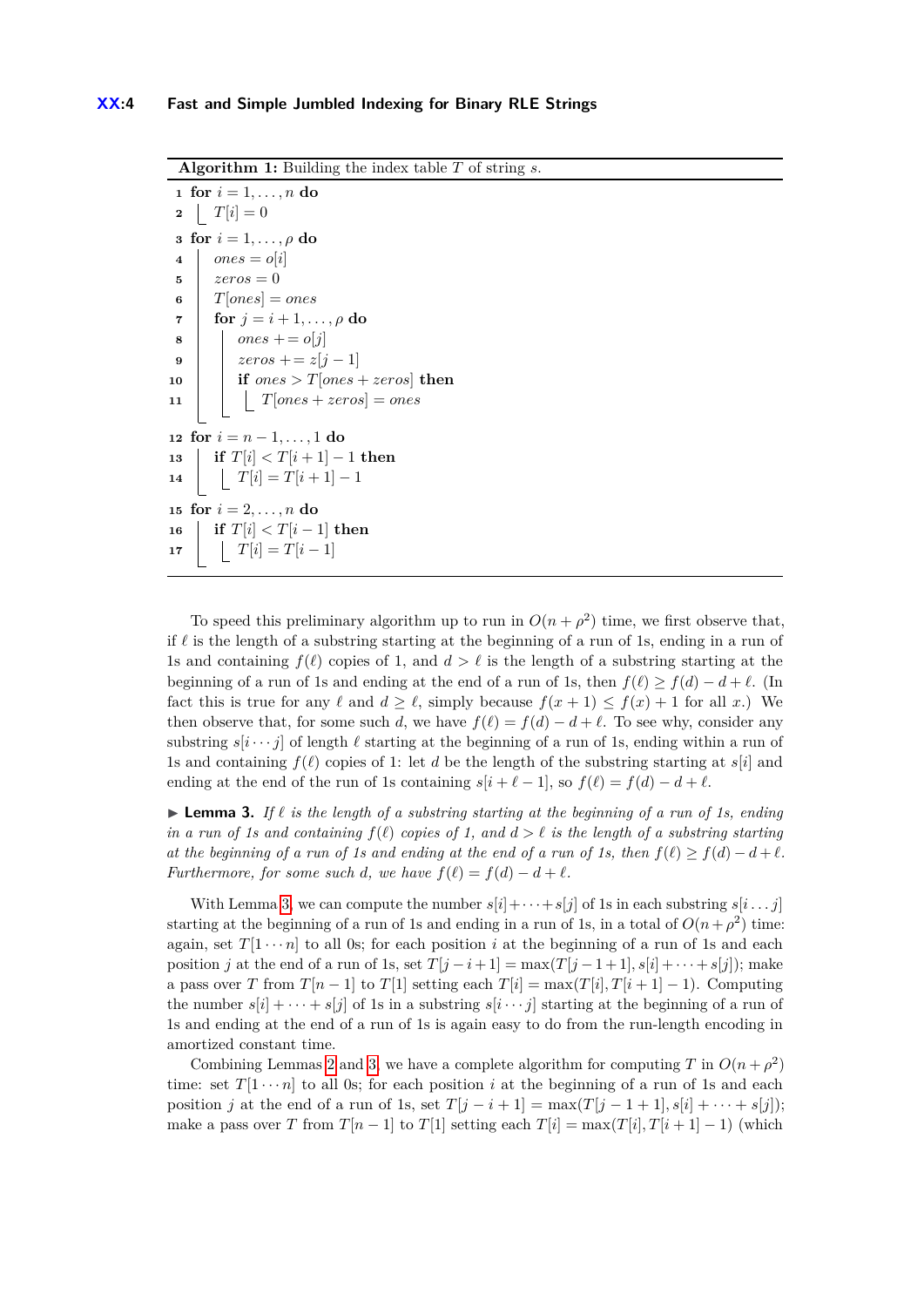sets *T*[ $\ell$ ] correctly for every length  $\ell$  of a substring starting at the beginning of a run of 1s, ending in a run of 1s and containing  $f(\ell)$  copies of 1); and make a pass over *T* from *T*[2] to *T*[*n*] setting each  $T[i] = \max(T[i], T[i-1])$  (which sets every entry in *T* correctly). Once we have *T*, we can convert it into a bitvector in  $O(n)$  time. Summarizing our results so far, we have the following theorem, which we adapt in later sections:

<span id="page-4-1"></span>I **Theorem 4.** *Given a binary string s of length n containing ρ runs of 1s, we can build an*  $O(n)$ -bit index for constant-time jumbled pattern matching in  $O(n + \rho^2)$  time.

Now we examine how our algorithm works on our example  $s = 010101110011$ . First we set all entries of *T* to 0, then we loop through the runs of 1s and, for each, loop through the runs of 1s not earlier, computing distance from the start of the first to the end of the second and the number of 1s between those positions. While doing this, we set  $T[1] = 1$ , the number of 1s from the start to the end of the first run of 1s;  $T[3] = 2$ , the number of 1s from the start of the first run of 1s to the end of the second run of 1s;  $T[7] = 5$ , the number of 1s from the start of the first run of 1s to the end of the third run of 1s;  $T[11] = 7$ , the number of 1s from the start of the first run of 1s to the end of the fourth run of 1s;  $T[5] = 4$ , the number of 1s from the start of the second run of 1s to the end of the third run; etc. When we have finished this stage,  $T = [1, 2, 3, 0, 4, 0, 5, 0, 6, 0, 7, 0]$ . We then make a pass over *T* from right to left. setting each  $T[i] = \max(T[i], T[i+1]-1)$ . After this stage,  $T = [1, 2, 3, 3, 4, 4, 5, 5, 6, 6, 7, 0]$ . Finally, we make a pass over *T* from left to right, setting each  $T[i] = \max(T[i], T[i-1])$ . This fills in  $T[12]$  and leaves *T* correctly computed as  $T = [1, 2, 3, 3, 4, 4, 5, 5, 6, 6, 7, 7]$ .

## <span id="page-4-0"></span>**4 Witnessing Index**

As described in Section [2,](#page-1-0) if together with computing the minimum and maximum number of 1s in a substring of length  $k$  for  $1 \leq k \leq n$ , we also store the positions of substrings of length *k* with those numbers of 1s, and a single bitvector for *s*, then, together with confirming that *s* contains a substring with a given number of 0s and 1s (if it does), we can give the starting position of such a substring, still in constant time.

In this section, we show how to modify our algorithm from Section [3](#page-2-0) to build also a table  $P[1..n]$  such that  $P[k]$  is the starting position of a substring of length k containing  $f(k)$ copies of 1s. Computing and storing the starting position of a substring of length *k* with the minimum number of 1s is symmetric.

First, notice that during the first stage of Algorithm [1,](#page-3-0) whenever we set  $T[k] = f(k)$ , we have found a substring of length *k* containing  $f(k)$  copies of 1, so we can set  $P[k]$  at the same time. Now consider the second stage of the algorithm, in which we make a right-to-left pass over *T* setting  $T[i] = \max(T[i], T[i+1]-1)$  for  $1 \le i \le n-1$ . When we start this stage, for every positive entry in *T* we have set the corresponding entry in *P*. Therefore, by induction, whenever we set  $T[i] = T[i+1] - 1$ , we have  $P[i+1]$  set to the starting position of a substring of length  $i + 1$  containing  $T[i + 1]$  copies of 1. The substring of length *i* starting at  $P[i+1]$  contains at least  $T[i+1] - 1$  copies of 1, so we can set  $P[i] = P[i+1]$ . In the last stage of the algorithm, in which we make a left-to-right pass over *T*, we can almost use the same kind of argument and simply copy  $P$  values when we copy  $T$  values, except that we must ensure the starting positions we copy are far enough to the left of the end of the string (i.e., that the substrings have the correct lengths). Our modified algorithm is shown as Algorithm  $2 - \text{still only } 25$  $2 - \text{still only } 25$  $2 - \text{still only } 25$  lines — and we now have the following theorem:

I **Theorem 5.** *Given a binary string s of length n containing ρ runs of 1s, we can build an*  $O(n)$ -word index for constant-time jumbled pattern matching with witnessing in  $O(n + \rho^2)$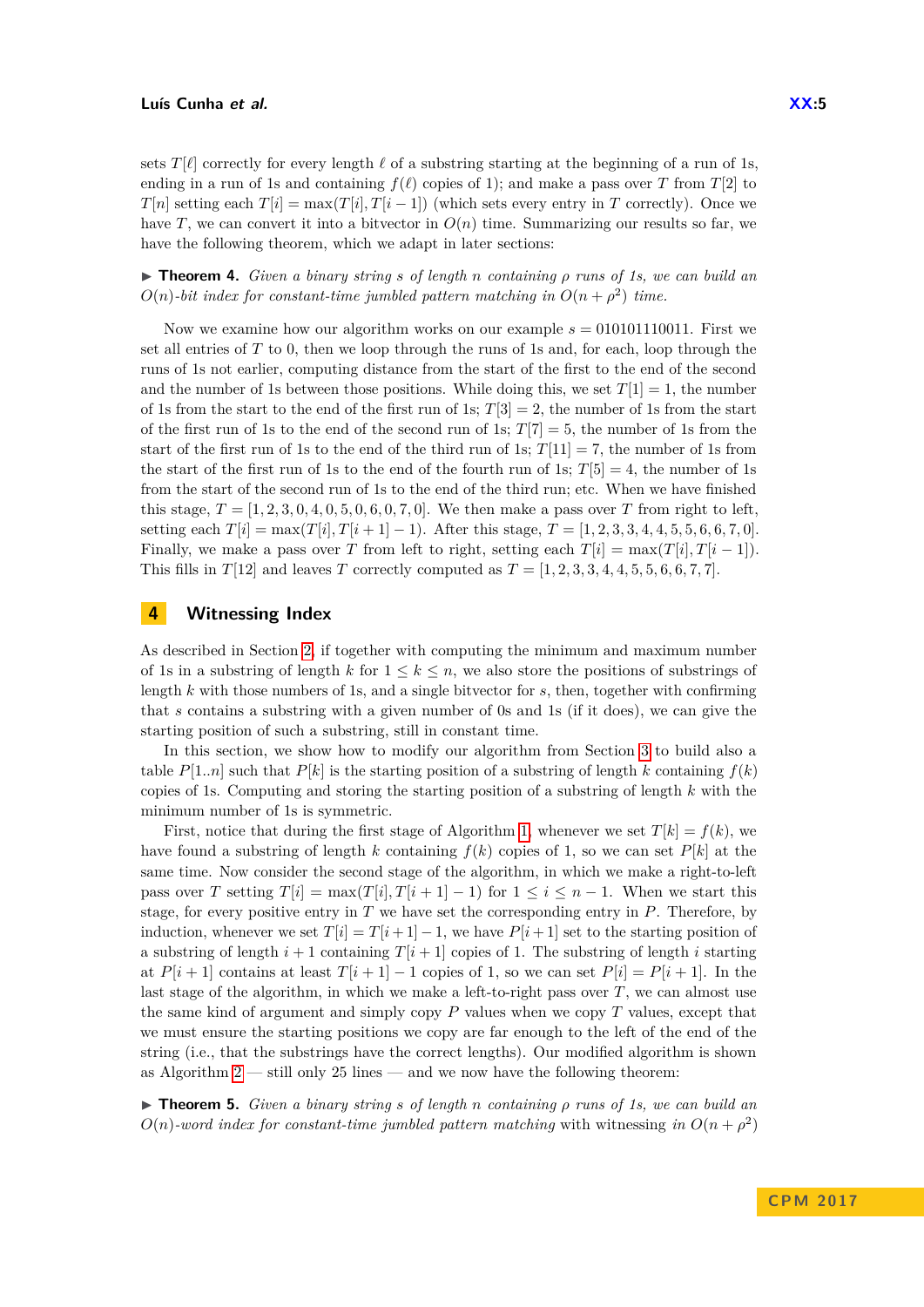**Algorithm 2:** Building the tables *T* and *P* for *s*.

 **for**  $i = 1, ..., n$  **do 2**  $T[i] = 0$ **3**  $p = z[0]$  **for**  $i = 1, \ldots, \rho$  **do**  $5 \mid ones = o[i]$  $6 \mid zeros = 0$  $\tau$  |  $T[ones] = ones$  $8 \mid P[ones] = p$  **for**  $j = i + 1, ..., \rho$  **do** *ones* + =  $o[j]$   $|$  *zeros* + = *z*[*j* − 1] **if**  $ones > T[ones + zeros]$  **then**   $\vert$   $\vert$   $\vert$   $T[ones + zeros] = ones$   $\vert \vert$   $\vert$   $P[ones + zeros] = p$  $p == ones[i] + zeros[i]$  **for**  $i = n - 1, ..., 1$  **do if**  $T[i] < T[i+1] - 1$  **then**   $\vert$   $T[i] = T[i+1]-1$  $\vert P[i] = P[i+1]$  **for**  $i = 2, ..., n$  **do if**  $T[i] < T[i-1]$  **then**  *T*[*i*] =  $T[i-1]$  **P**[*i*] =  $P[i] = P[i-1]$  **if**  $P[i] + i > n$  **then |**  $\mid$  **|**  $P[i] = n - i$ 

<span id="page-5-1"></span>*time.*

Running our modified algorithm on our example  $s = 010101110011$ , in the first stage we set  $T = [1, 2, 3, 0, 4, 0, 5, 0, 6, 0, 7, 0]$  and, simultaneously,  $P = [2, 11, 6, 0, 4, 0, 2, 0, 4, 0, 2, 0]$ , where 0 indicates an unset value in *P*. In the second stage, we set  $T = [1, 2, 3, 3, 4, 4, 5, 5, 6, 6, 7, 0]$ and  $P = \{2, 11, 6, 4, 4, 2, 2, 4, 4, 2, 2, 0\}$ . Finally, in the third stage, we fill in  $T[12] = T[11]$ , but we cannot just set  $P[12] = P[11] = 2$  because  $s[2 \cdots n] = 12$  has length only 11, so we set  $P[12] = 1.$ 

# <span id="page-5-0"></span>**5 Reducing Workspace**

It is frustrating that both  $s$  and the index described in Theorem [4](#page-4-1) take  $O(n)$  bits, but we use  $O(n)$  words to build the index. In this section, we show how to reduce this workspace to  $O(n)$  bits also, without increasing the time bound for construction by more than a constant factor.

Suppose we divide *T* into blocks of size  $\lg(n)/2$  and modify our algorithm such that, whenever we set a value  $T[i]$ , we ensure that each value  $T[j]$  in the same block with  $j < i$  is at least  $T[i] - i + j$  and each value  $T[j]$  in the same block with  $i < j$  is at least  $T[i]$ . Since we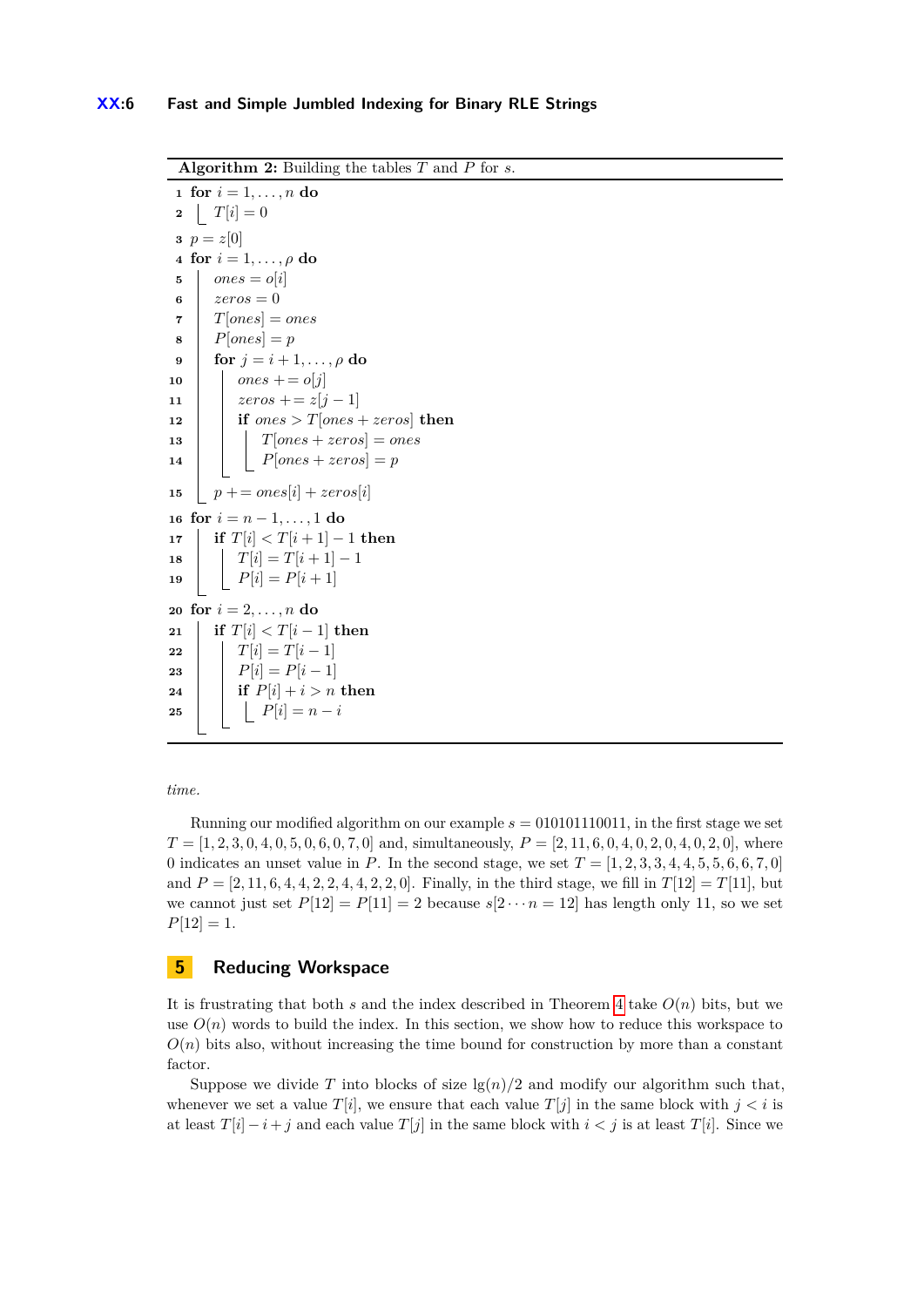would eventually set each such  $T[i]$  to a value at least as great during the normal execution

of the algorithm, this does not change its correctness, apart from perhaps slowing it down by an *O*(log *n*) factor.

For any two consecutive values  $T[i]$  and  $T[i+1]$  in the same block now, however, we have  $T[i] \leq T[i+1] \leq T[i]+1$ . We can thus store each block by storing its first value and a binary string of length  $\lg(n)/2$  whose bits indicate where the values in the block increase. Therefore, we need a total of only  $O(n)$  bits to store all the blocks.

Notice that, if we increase a value  $T[i]$  by more than  $\lg(n)/2$ , we reset the first value  $T[h]$ of the block to be *T*[*i*]−*i*+*h*, set the leading bits of the block to 1s to indicate that the values increase until reaching  $T[i]$ , and set the later bits of the block to 0s to indicate that the values remain equal to  $T[i]$  until the end of the block. Therefore, we can speed the algorithm up to run in  $O(n + \rho^2)$  time again, by using a universal table of size  $2^{\lg(n)/2} \log^{O(1)} n = o(n^{1/2+\epsilon})$ to decide how to update blocks when we set values in them.

I **Theorem 6.** *Given a binary string s of length n containing ρ runs of 1s, we can build an*  $O(n)$ -bit index for constant-time jumbled pattern matching in  $O(n + \rho^2)$  time using  $O(n)$  bits *of workspace.*

In fact, it seems possible to make the algorithm run in  $O(n + \rho^2)$  time and  $O(n)$  bits of space even without a universal table, using AC0 operations on words that are available on standard architectures.

This workspace reduction makes little sense for a string as small as our example  $s =$ 010101110011 but, for the sake of argument, suppose we partition our array *T* for it into three blocks of length 4 each. We keep  $T[1]$ ,  $T[5]$  and  $T[9]$  stored explicitly and represent the other entries of *T* implicitly with three 3-bit binary strings  $B_1$ ,  $B_2$  and  $B_3$ . Initially we set  $T[1] = T[5] = T[9] = 0$  and  $B_1 = B_2 = B_3 = 000$ . Recall from Section [3](#page-2-0) that we first set  $T[1] = 1$ , the number of 1s from the start to the end of the first run of 1s. At this point, we do not need to change  $B_1$ . We then set  $T[3] = 2$  — the number of 1s from the start of the first run of 1s to the end of the second run of 1s — by setting  $B_1 = 010$ : starting from  $T[1] = 1$ , this encodes  $T[2] = T[1] + 0 = 1$ ,  $T[3] = T[1] + 0 + 1 = 2$  and  $T[4] = T[1] + 0 + 1 + 0 = 2$ . Next we set  $T[7] = 5$  — the number of 1s from the start of the first run of 1s to the end of the third run of 1s — by setting  $T[5] = 3$  and  $B_2 = 110$ : starting from  $T[5] = 3$ , this encodes  $T[6] = T[5] + 1 = 4, T[7] = T[5] + 1 + 1 = 5$  and  $T[8] = T[5] + 1 + 1 + 0 = 5$ . Continuing like this, we set  $T[11] = 7$  by setting  $T[9] = 5$  and  $B_3 = 110$ ; set  $T[5] = 4$  and  $B_2 = 010$ ; etc. When we are finished this stage,  $T[1] = 1$ ,  $T[5] = 4$  and  $T[9] = 6$ , and  $B_1 = 110$ ,  $B_2 = 010$ and  $B_3 = 010$ , encoding  $T = [1, 2, 3, 3, 4, 4, 5, 5, 6, 6, 7, 7]$ . In this case the final right-to-left and left-to-right passes have no effect, but there are cases (e.g., when we do not set any values in a certain block) when they are still necessary.

#### **References**

- <span id="page-6-0"></span>**2** Amihood Amir, Timothy M Chan, Moshe Lewenstein, and Noa Lewenstein. On hardness of jumbled indexing. In *Proceedings of the International Colloquium on Automata, Languages, and Programming (ICALP)*, pages 114–125. Springer, 2014.
- <span id="page-6-1"></span>**3** Golnaz Badkobeh, Gabriele Fici, Steve Kroon, and Zsuzsanna Lipták. Binary jumbled string matching for highly run-length compressible texts. *Information Processing Letters*, 113(17):604–608, 2013.

<span id="page-6-2"></span>**<sup>1</sup>** Amihood Amir, Alberto Apostolico, Tirza Hirst, Gad M Landau, Noa Lewenstein, and Liat Rozenberg. Algorithms for jumbled indexing, jumbled border and jumbled square on run-length encoded strings. *Theoretical Computer Science*, 656:146–159, 2016.